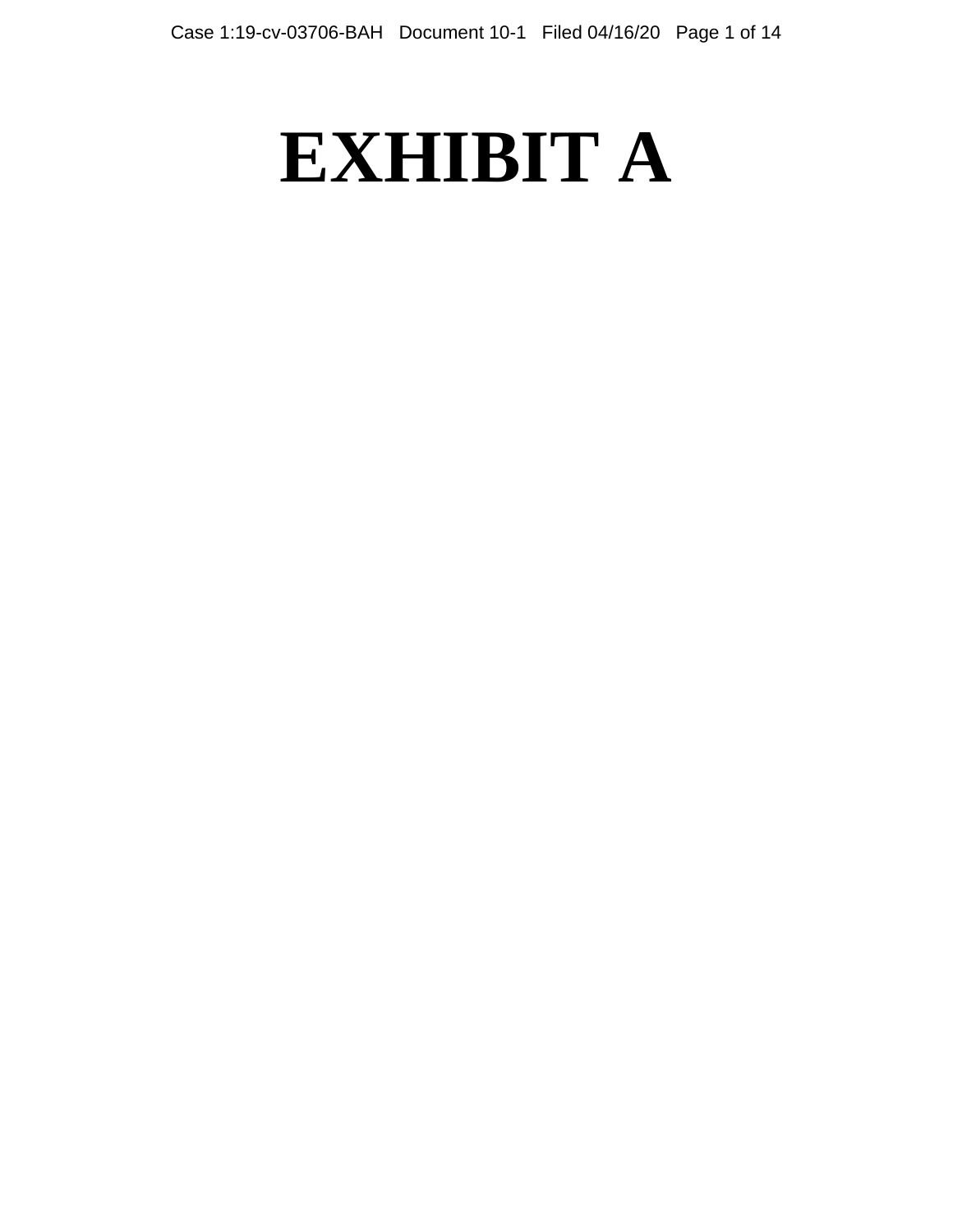## **UNITED STATES DISTRICT COURT FOR THE DISTRICT OF COLUMBIA**

## UNITED STATES OF AMERICA,

v.

 *Plaintiff*,

NATIONAL ASSOCIATION FOR COLLEGE ADMISSION COUNSELING,

 *Defendant*.

# **FINAL JUDGMENT**

WHEREAS, Plaintiff, United States of America, filed its Complaint on [DATE], alleging that Defendant National Association for College Admission Counseling violated Section 1 of the Sherman Act, 15 U.S.C. § 1, the United States and the Defendant, by its attorneys, have consented to the entry of this Final Judgment without trial or adjudication of any issue of fact or law;

AND WHEREAS, this Final Judgment does not constitute any evidence against or admission by any party regarding any issue of fact or law;

AND WHEREAS, the Defendant agrees to be bound by the provisions of this Final Judgment pending its approval by this Court;

AND WHEREAS, the Defendant agrees to undertake certain actions and refrain from certain conduct for the purpose of remedying the anticompetitive effects alleged in the Complaint;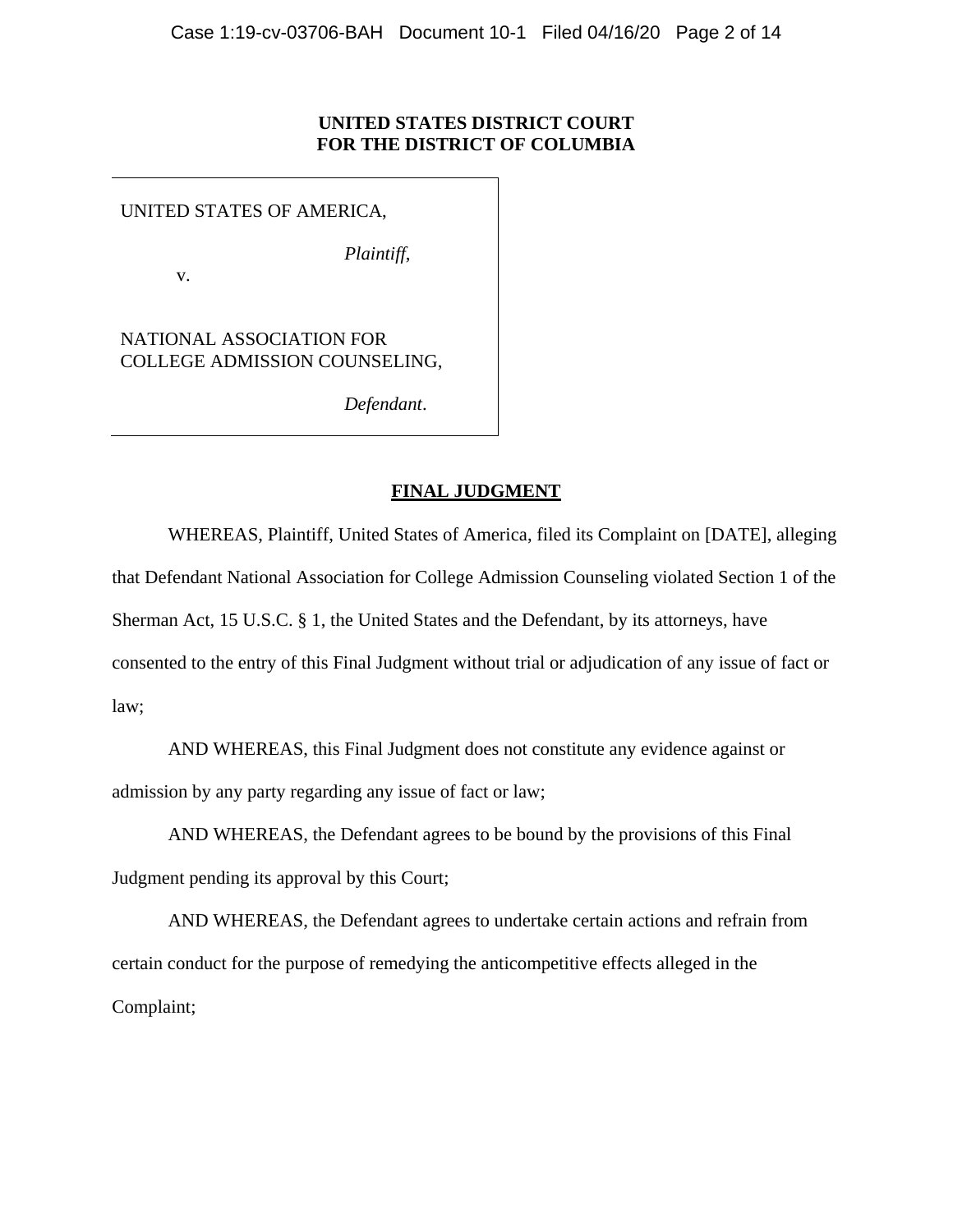NOW THEREFORE, before any testimony is taken, without trial or adjudication of any issue of fact or law, and upon consent of the parties, it is ORDERED, ADJUDGED, AND DECREED:

## **I. JURISDICTION**

This Court has jurisdiction over the subject matter and each of the parties to this action. The Complaint states a claim upon which relief may be granted against the Defendant under Section 1 of the Sherman Act, as amended, 15 U.S.C. § 1.

## **II. DEFINITIONS**

As used in this Final Judgment:

A. "NACAC" and "Defendant" mean the National Association for College Admission Counseling, a non-profit trade association with its headquarters in Arlington, Virginia, its successors and assigns, and its subsidiaries, divisions, groups, affiliates, partnerships, and joint ventures, and their directors, officers, managers, agents, and employees.

B. "Agreement" means any agreement, understanding, pact, contract, or arrangement, formal or informal, oral or written, between two or more persons.

C. "Early Decision" means the college application plan as defined and used by the Ethics Rules.

D. "Early Decision Incentives Rule" means any Rule or Agreement, or part of a Rule or Agreement, including, but not limited to, Section II.A.3.a.vi of the Ethics Rules, that restrains any person from offering incentives to students applying under an Early Decision application plan that are not available to students applying under a different application plan.

E. "First-Year Undergraduate Recruiting Rule" means any Rule or Agreement, or part of a Rule or Agreement, including, but not limited to, Section II.B.5 of the Ethics Rules, that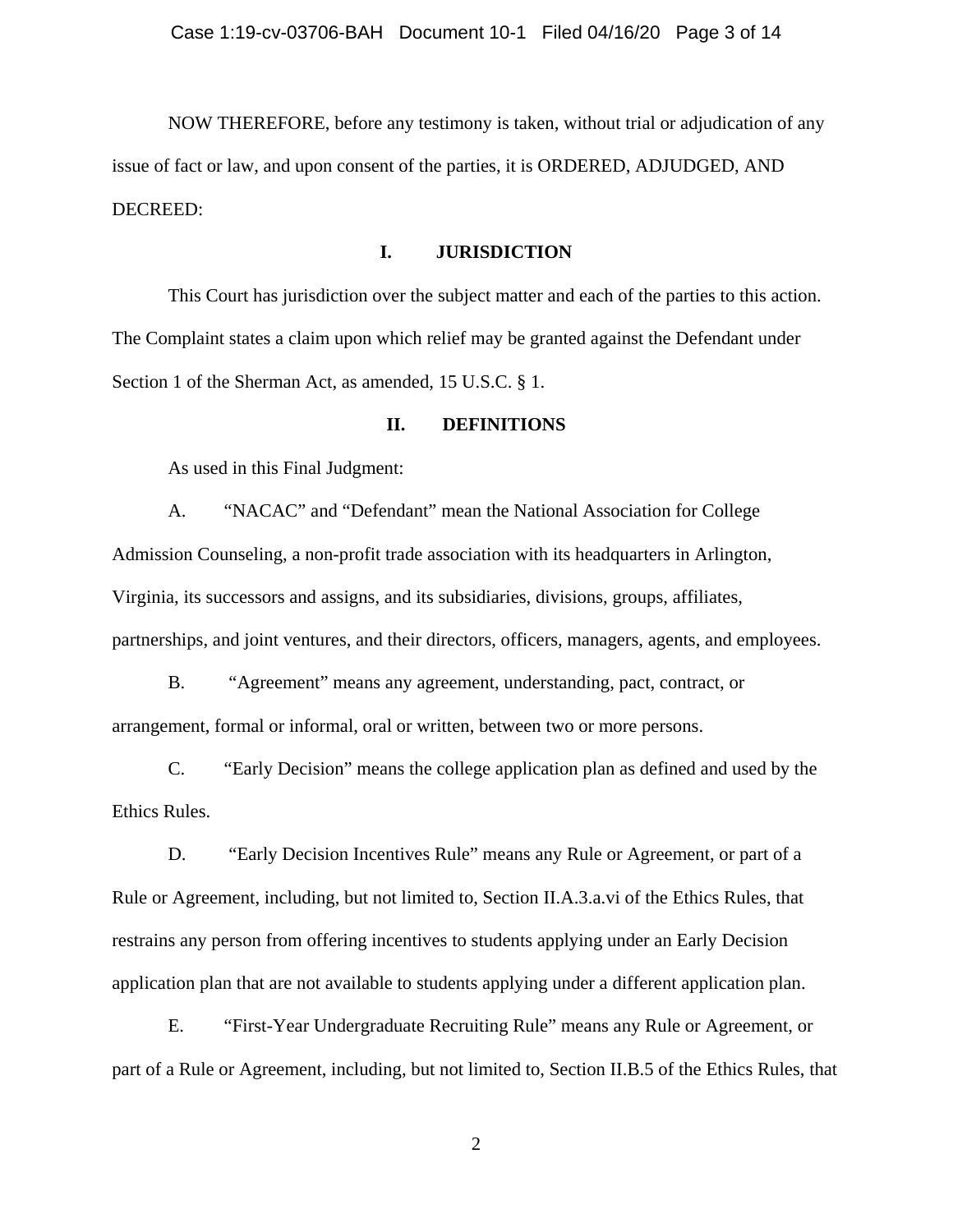## Case 1:19-cv-03706-BAH Document 10-1 Filed 04/16/20 Page 4 of 14

restrains any college or university from recruiting or offering enrollment incentives to first-year college applicants on the basis that (a) a particular date has passed; (b) the applicants have either declined admission or not affirmatively indicated that they are still interested in attending that institution; or (c) the applicants have already enrolled in, registered at, declared their intent to enroll in or register at, or submitted contractual deposits to other institutions.

F. "Transfer Student Recruiting Rule" means any Rule or Agreement, or part of a Rule or Agreement, including, but not limited to, Section II.D.5 of the Ethics Rules, that restrains any person from recruiting or offering enrollment incentives to transfer students.

G. "Ethics Rules" means NACAC's Code of Ethics and Professional Practices.

H. "Rule" means an enforceable regulation governing particular conduct or activities.

I. "Person" means any natural person, college or university, corporation, company, partnership, joint venture, firm, association, proprietorship, agency, board, authority, commission, office, or other business or legal entity, whether private or governmental.

J. "Management" means all officers, directors, committee chairs, and board members of NACAC, or any other person with management or supervisory responsibilities for NACAC's operations.

## **III. APPLICABILITY**

This Final Judgment applies to NACAC, and to all other persons in active concert or participation with NACAC who receive actual notice of this Final Judgment by personal service or otherwise.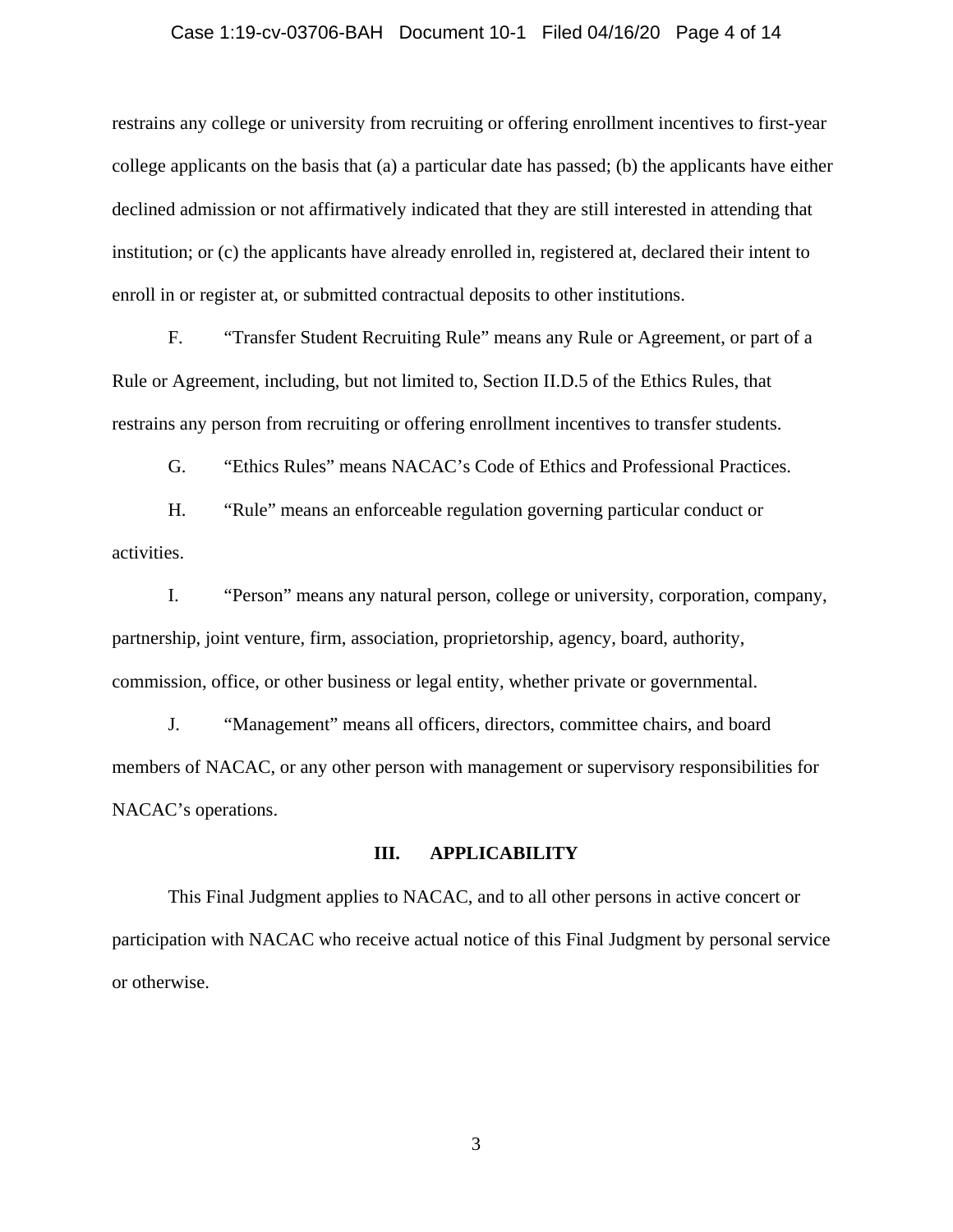## **IV. PROHIBITED CONDUCT**

Defendant shall not establish, attempt to establish, maintain, or enforce any Early Decision Incentives Rule, Transfer Student Recruiting Rule, or First-Year Undergraduate Recruiting Rule. To the extent such prohibited rules currently exist in the Ethics Rules, Defendant must promptly abolish them.

## **V. CONDUCT NOT PROHIBITED**

Nothing in Section IV shall prohibit Defendant from maintaining or enforcing any current provisions in the Ethics Rules other than those specifically enumerated in Paragraphs II.D, E, and F.

## **VI. REQUIRED CONDUCT**

A. Within ten (10) days of entry of this Final Judgment, Defendant shall appoint an Antitrust Compliance Officer and identify to United States the Antitrust Compliance Officer's name, business address, and telephone number. Within forty-give (45) days of a vacancy in the Defendant's Antitrust Compliance Officer position, the Defendant shall appoint a replacement, and shall identify to the United States the replacement Antitrust Compliance Officer's name, business address, telephone number, and email address. The Defendant's initial or replacement appointment of an Antitrust Compliance Officer is subject to the approval of the United States in its sole discretion.

- B. The Antitrust Compliance Officer shall:
	- 1. within sixty (60) days of entry of the Final Judgment, furnish to all of the Defendant's Management a copy of this Final Judgment, the Competitive Impact Statement, and a cover letter in a form attached as Exhibit 1;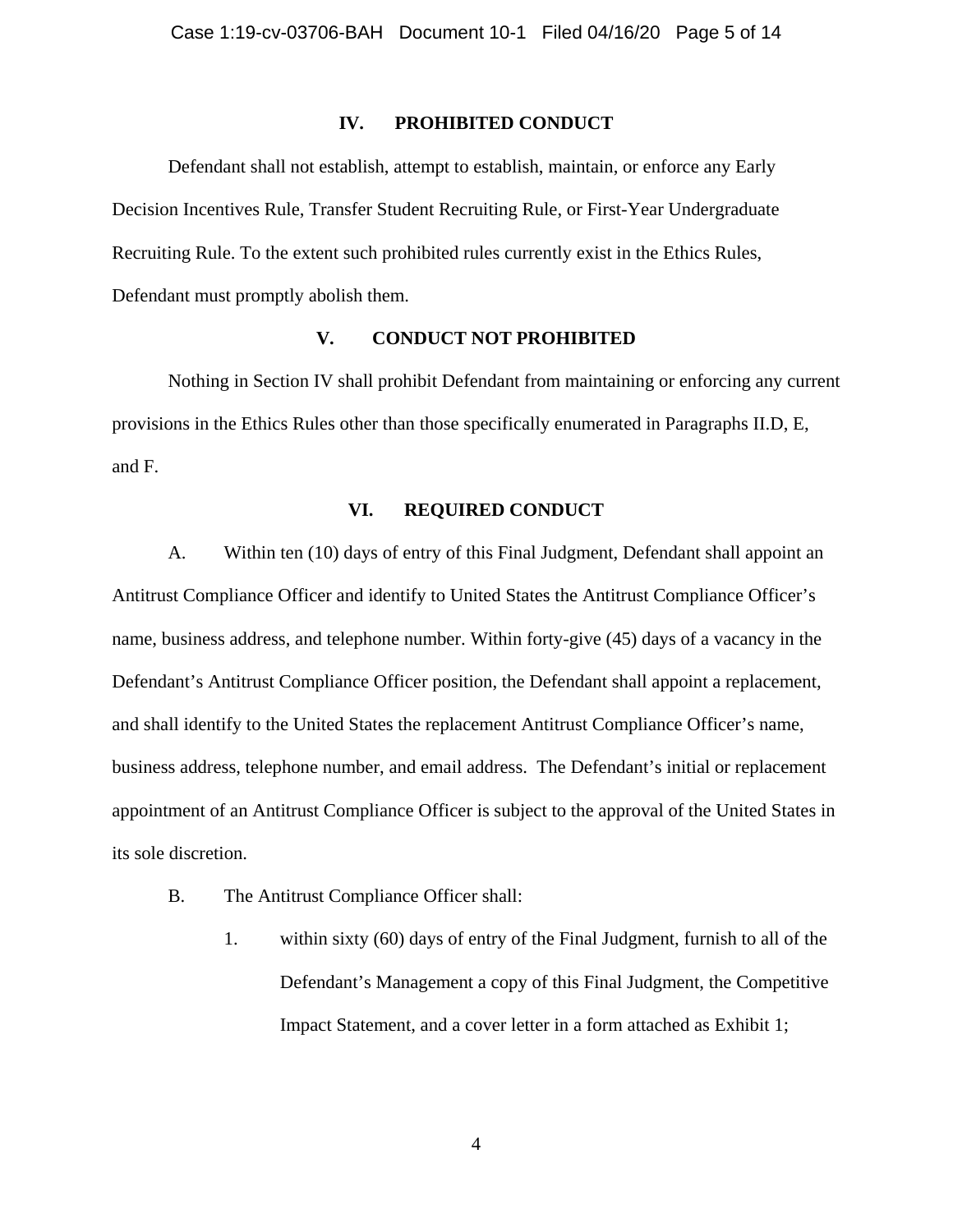- 2. within sixty (60) days of entry of the Final Judgment, in a manner to be devised by Defendant and approved by the United States, provide the Defendant's Management and employees reasonable notice of the meaning and requirements of this Final Judgment;
- 3. annually brief the Defendant's Management on the meaning and requirements of this Final Judgment and the antitrust laws;
- 4. brief any person who succeeds a person in any position identified in Paragraph  $II(J)$ , within sixty  $(60)$  days of such succession;
- 5. obtain from each member of Management, within sixty (60) days of that person's receipt of the Final Judgment, a certification that he or she (i) has read and, to the best of his or her ability, understands and agrees to abide by the terms of this Final Judgment; (ii) is not aware of any violation of the Final Judgment that has not been reported to the Defendant; and (iii) understands that any person's failure to comply with this Final Judgment may result in an enforcement action for civil or criminal contempt of court against the Defendant and/or any person who violates this Final Judgment;
- 6. maintain a record of certifications received pursuant to this Section; and
- 7. annually communicate to the Defendant's Management and employees that they may disclose to the Antitrust Compliance Officer, without reprisal, information concerning any potential violation of this Final Judgment or the antitrust laws.
- C. Within sixty (60) days of entry of the Final Judgment, Defendant shall furnish notice of this action to its members through (1) direct communication, in a form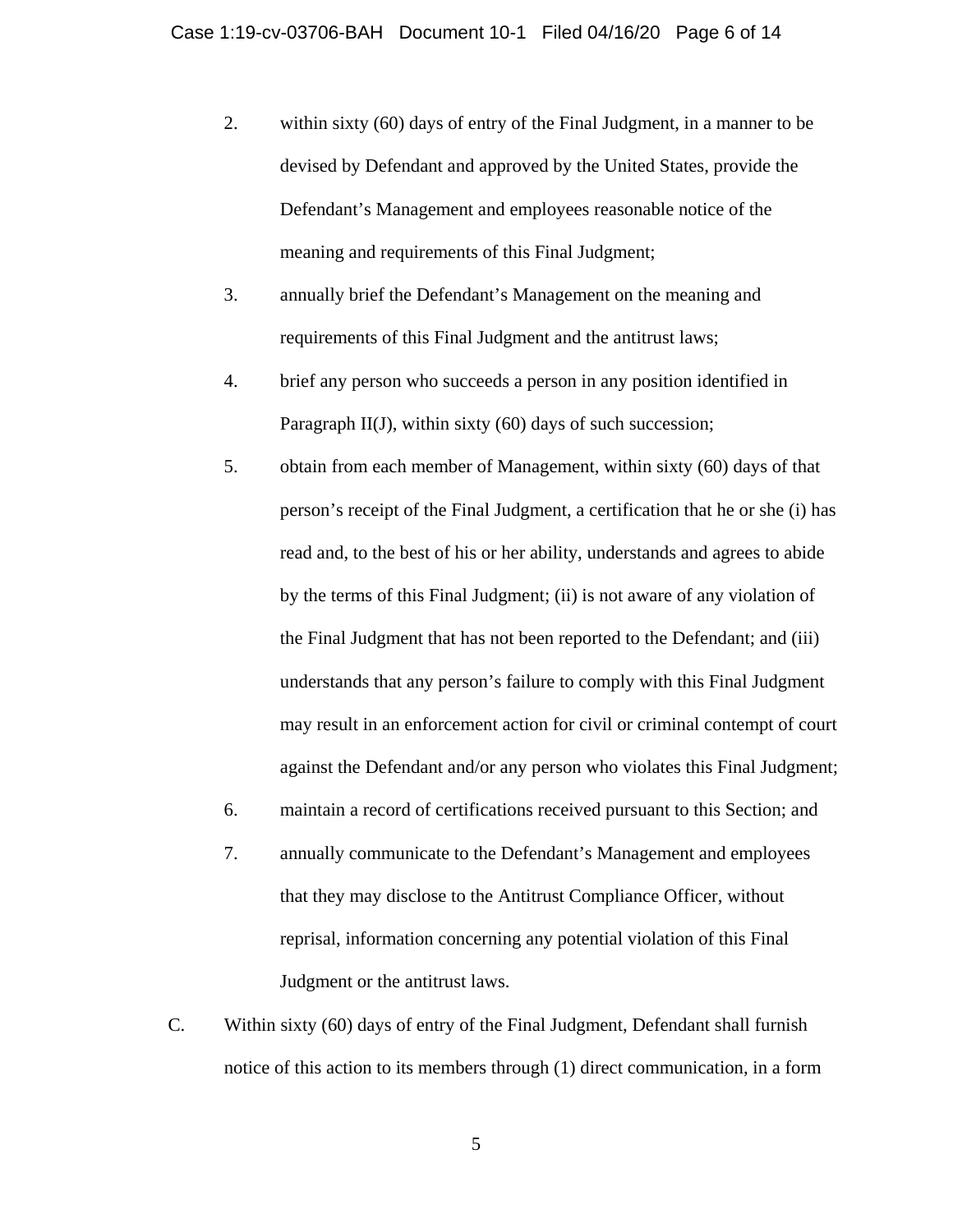approved by the United States prior to communication and containing the text of Exhibit 2 and (2) the creation of website pages linked to the Defendant website, to be posted for no less than one (1) year after the date of entry of the Final Judgment, containing the text of Exhibit 2 and links to the Final Judgment, Competitive Impact Statement, and Complaint on the Antitrust Division's website.

- D. Defendant shall:
	- 1. upon Management's or the Antitrust Compliance Officer's learning of any violation or potential violation of any of the terms and conditions contained in this Final Judgment, promptly take appropriate action to investigate, and in the event of a violation, terminate or modify the activity so as to comply with this Final Judgment and maintain all documents related to any violation or potential violation of this Final Judgment;
	- 2. within sixty (60) days of Management's or the Antitrust Compliance Officer's learning of any violation or potential violation of any of the terms and conditions contained in this Final Judgment, file with the United States a statement describing any violation or potential violation, which shall include a description of any communications constituting the violation or potential violation, including the date and place of the communication, the persons involved, and the subject matter of the communication, and steps taken to remedy any violation; and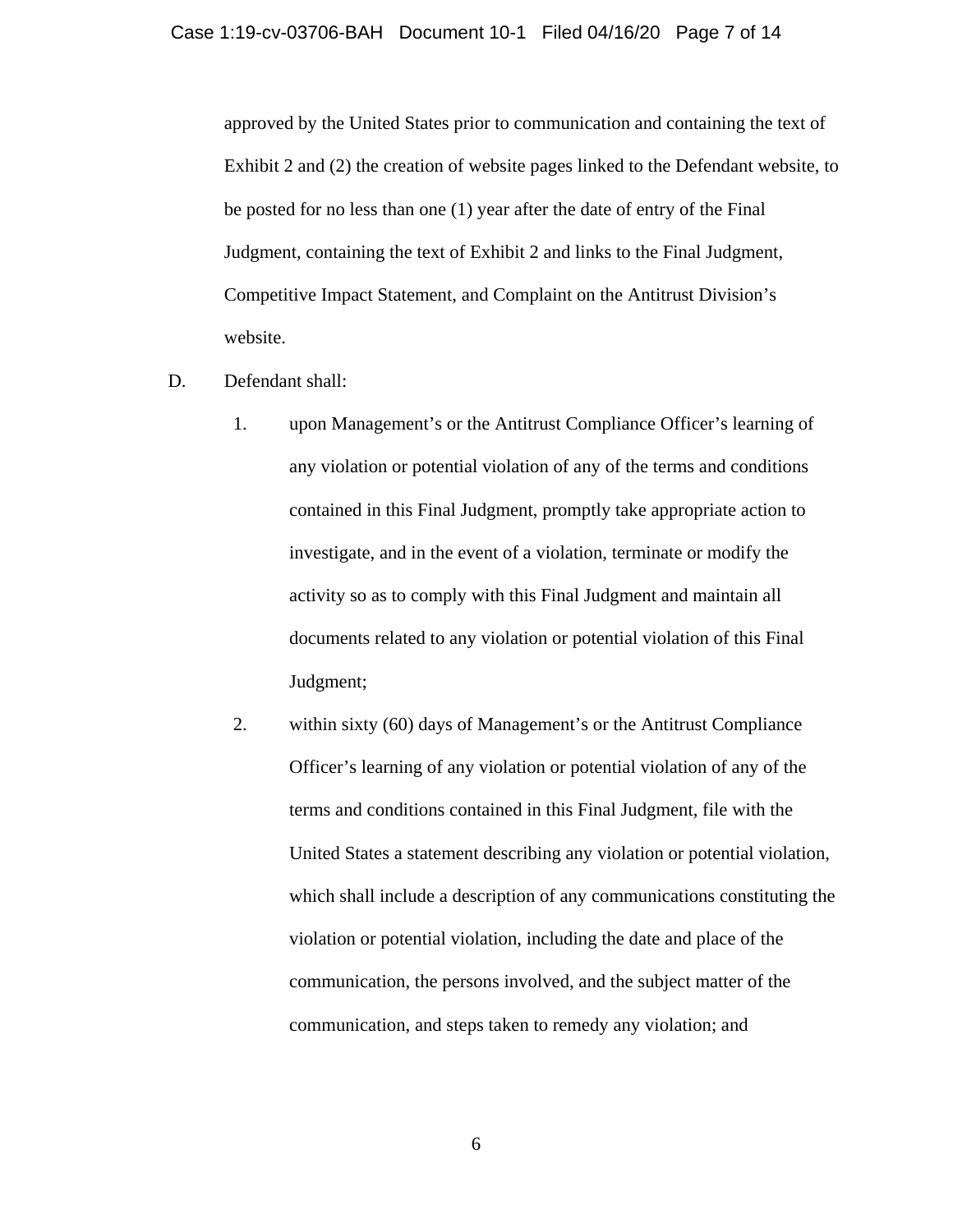3. have its CEO or CFO, and its General Counsel, certify in writing to the United States annually on the anniversary date of the entry of this Final Judgment that the Defendant has complied with the provisions of this Final Judgment.

## **VII. COMPLIANCE INSPECTION**

A. For the purposes of determining or securing compliance with this Final Judgment, or of determining whether the Final Judgment should be modified or vacated, and subject to any legally recognized privilege, from time to time authorized representatives of the United States, including agents retained by the United States, shall, upon the written request of an authorized representative of the Assistant Attorney General in charge of the Antitrust Division, and on reasonable notice to Defendant be permitted:

- 1. access during Defendant's office hours to inspect and copy, or at the option of the United States, to require Defendant to provide electronic or hard copies of, all books, ledgers, accounts, records, data, and documents in the possession, custody, or control of NACAC, relating to any matters contained in this Final Judgment; and
- 2. to interview, either informally or on the record, Defendant's Management, officers, employees, or agents, who may have their individual counsel present, regarding such matters. The interviews shall be subject to the reasonable convenience of the interviewee and without restraint or interference by Defendant.

B. Upon the written request of an authorized representative of the Assistant Attorney General in charge of the Antitrust Division, Defendant shall submit written reports or responses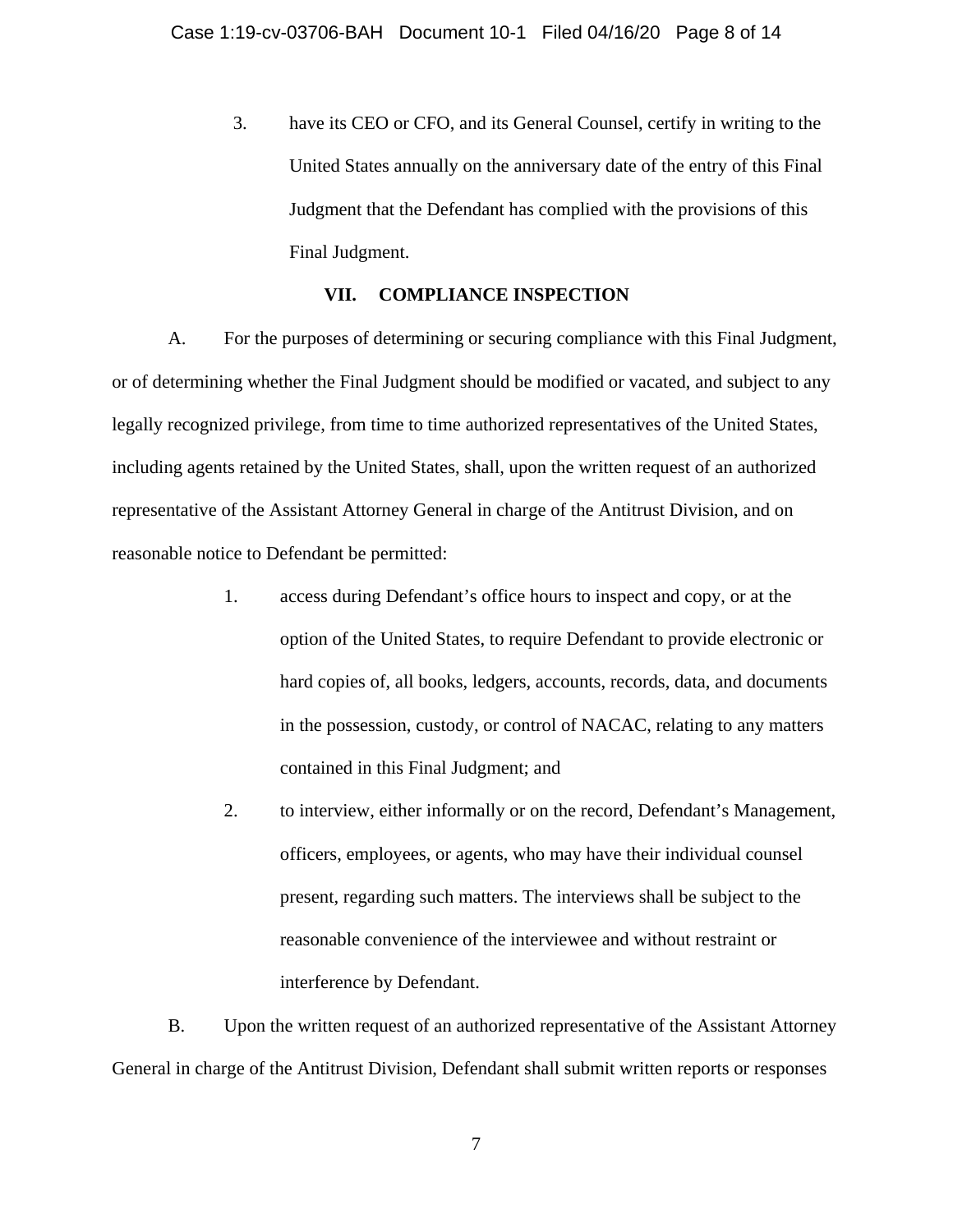## Case 1:19-cv-03706-BAH Document 10-1 Filed 04/16/20 Page 9 of 14

to written interrogatories, under oath if requested, relating to any of the matters contained in this Final Judgment as may be requested.

C. No information or documents obtained by the means provided in this Section VII shall be divulged by the United States to any person other than an authorized representative of the executive branch of the United States, except in the course of legal proceedings to which the United States is a party (including grand jury proceedings), or for the purpose of securing compliance with this Final Judgment, or for law enforcement purposes, or as otherwise required by law.

D. If at the time information or documents are furnished by Defendant to the United States, Defendant represents and identifies in writing the material in any such information or documents to which a claim of protection may be asserted under Rule  $26(c)(1)(G)$  of the Federal Rules of Civil Procedure, and Defendant marks each pertinent page of such material, "Subject to claim of protection under Rule  $26(c)(1)(G)$  of the Federal Rules of Civil Procedure," then the United States shall give Defendant ten (10) calendar days' notice prior to divulging such material in any legal proceeding (other than a grand jury proceeding).

#### **VIII. RETENTION OF JURISDICTION**

This Court retains jurisdiction to enable any party to this Final Judgment to apply to this Court at any time for further orders and directions as may be necessary or appropriate to carry out or construe this Final Judgment, to modify any of its provisions, to enforce compliance, and to punish violations of its provisions.

## **IX. ENFORCEMENT OF FINAL JUDGMENT**

A. The United States retains and reserves all rights to enforce the provisions of this Final Judgment, including the right to seek an order of contempt from the Court. Defendant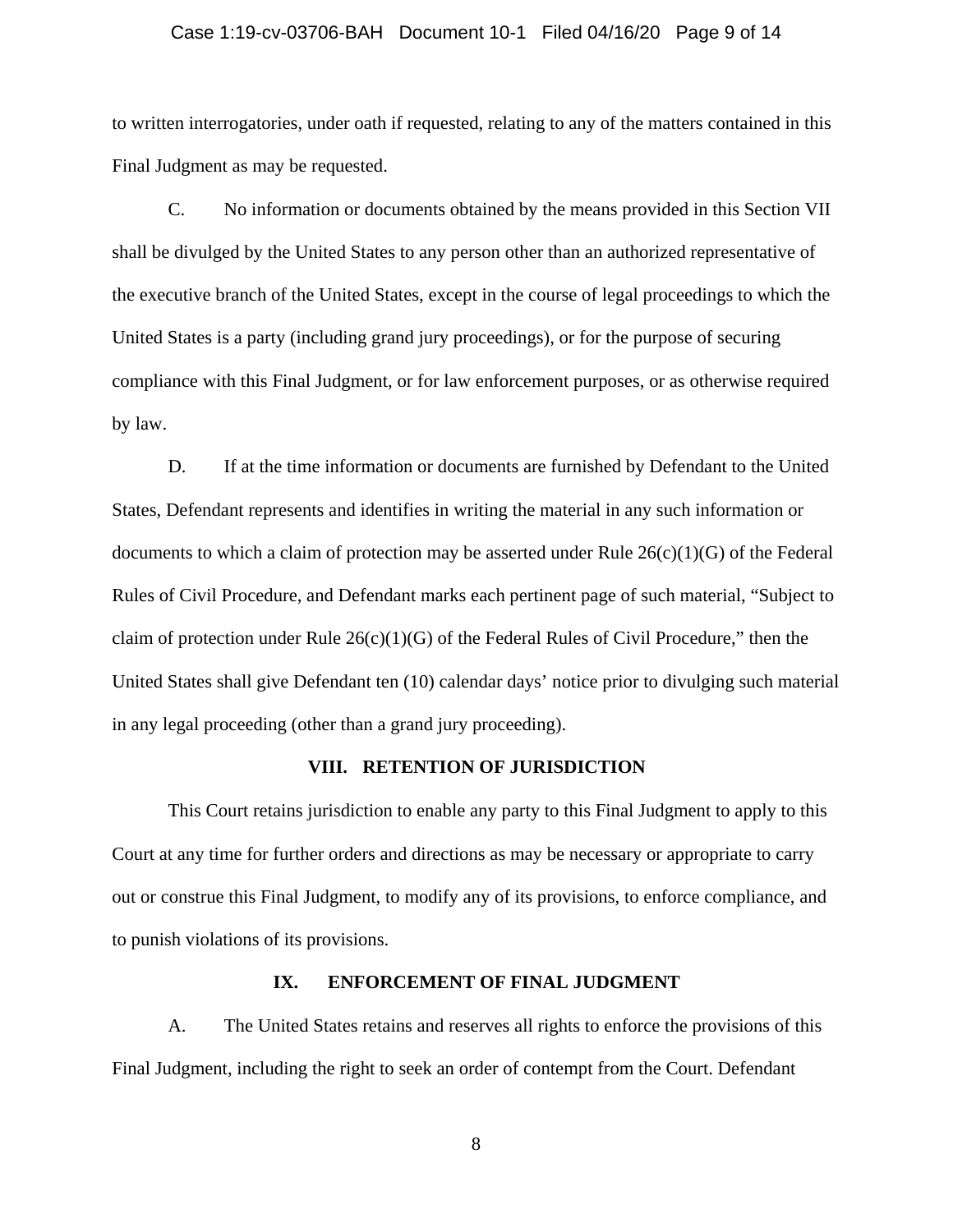#### Case 1:19-cv-03706-BAH Document 10-1 Filed 04/16/20 Page 10 of 14

agrees that in any civil contempt action, any motion to show cause, or any similar action brought by the United States regarding an alleged violation of this Final Judgment, the United States may establish a violation of the Final Judgment and the appropriateness of any remedy therefor by a preponderance of the evidence, and Defendant waives any argument that a different standard of proof should apply.

B. This Final Judgment should be interpreted to give full effect to the procompetitive purposes of the antitrust laws and to restore all competition the United States alleged was harmed by the challenged conduct. Defendant agrees that it may be held in contempt of, and that the Court may enforce, any provision of this Final Judgment that, as interpreted by the Court in light of these procompetitive principles and applying ordinary tools of interpretation, is stated specifically and in reasonable detail, whether or not it is clear and unambiguous on its face. In any such interpretation, the terms of this Final Judgment should not be construed against either party as the drafter.

C. In any enforcement proceeding in which the Court finds that Defendant has violated this Final Judgment, the United States may apply to the Court for a one-time extension of this Final Judgment, together with other relief as may be appropriate. In connection with any successful effort by the United States to enforce this Final Judgment against Defendant, whether litigated or resolved before litigation, Defendant agrees to reimburse the United States for the fees and expenses of its attorneys, as well as any other costs, including experts' fees, incurred in connection with that enforcement effort, including in the investigation of the potential violation.

D. For a period of four (4) years following the expiration of the Final Judgment, if the United States has evidence that Defendant violated this Final Judgment before it expired, the United States may file an action against Defendant in this Court requesting that the Court order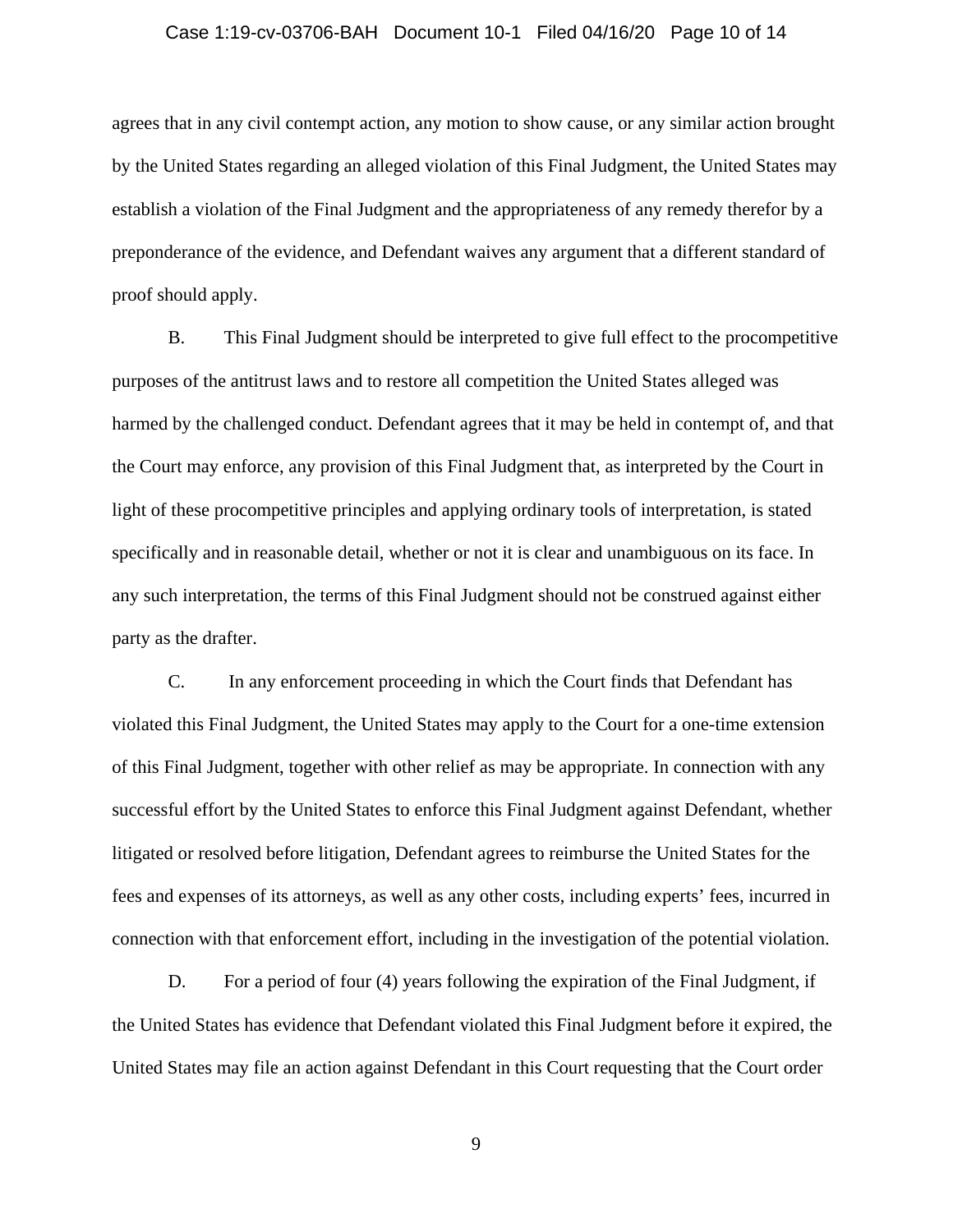(1) Defendant to comply with the terms of this Final Judgment for an additional term of at least four years following the filing of the enforcement action under this Section, (2) any appropriate contempt remedies, (3) any additional relief needed to ensure the Defendant complies with the terms of the Final Judgment, and (4) fees or expenses as called for in Paragraph IX(C).

## **X. EXPIRATION OF FINAL JUDGMENT**

Unless this Court grants an extension, this Final Judgment shall expire seven (7) years from the date of its entry, except that after five (5) years from the date of its entry, this Final Judgment may be terminated upon notice by the United States to the Court and Defendant that the continuation of the Final Judgment no longer is necessary or in the public interest.

## **XI. NOTICE**

For purposes of this Final Judgment, any notice or other communication required to be provided to the United States shall be sent to the person at the address set forth below (or such other addresses as the United States may specify in writing to Defendant):

Chief Technology and Financial Services Section U.S. Department of Justice Antitrust Division 450 Fifth Street, NW, Suite 7100 Washington, D.C. 20530

## **XII. PUBLIC INTEREST DETERMINATION**

Entry of this Final Judgment is in the public interest. The parties have complied with the requirements of the Antitrust Procedures and Penalties Act, 15 U.S.C. § 16, including making copies available to the public of this Final Judgment, the Competitive Impact Statement, and any comments thereon and the United States' responses to comments. Based upon the record before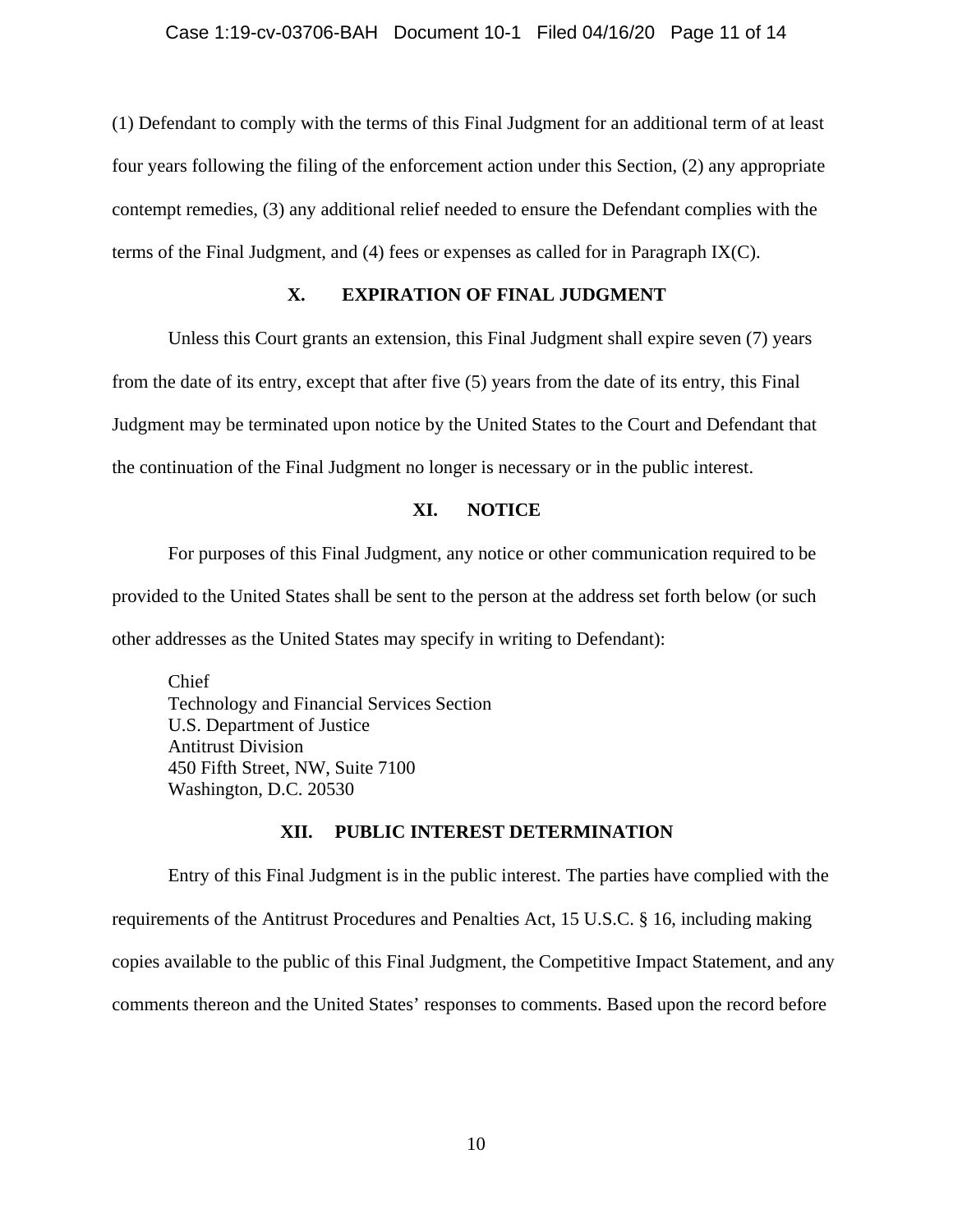the Court, which includes the Competitive Impact Statement and any comments and response to comments filed with the Court, entry of this Final Judgment is in the public interest.

Date:

United States District Judge

 $\overline{a}$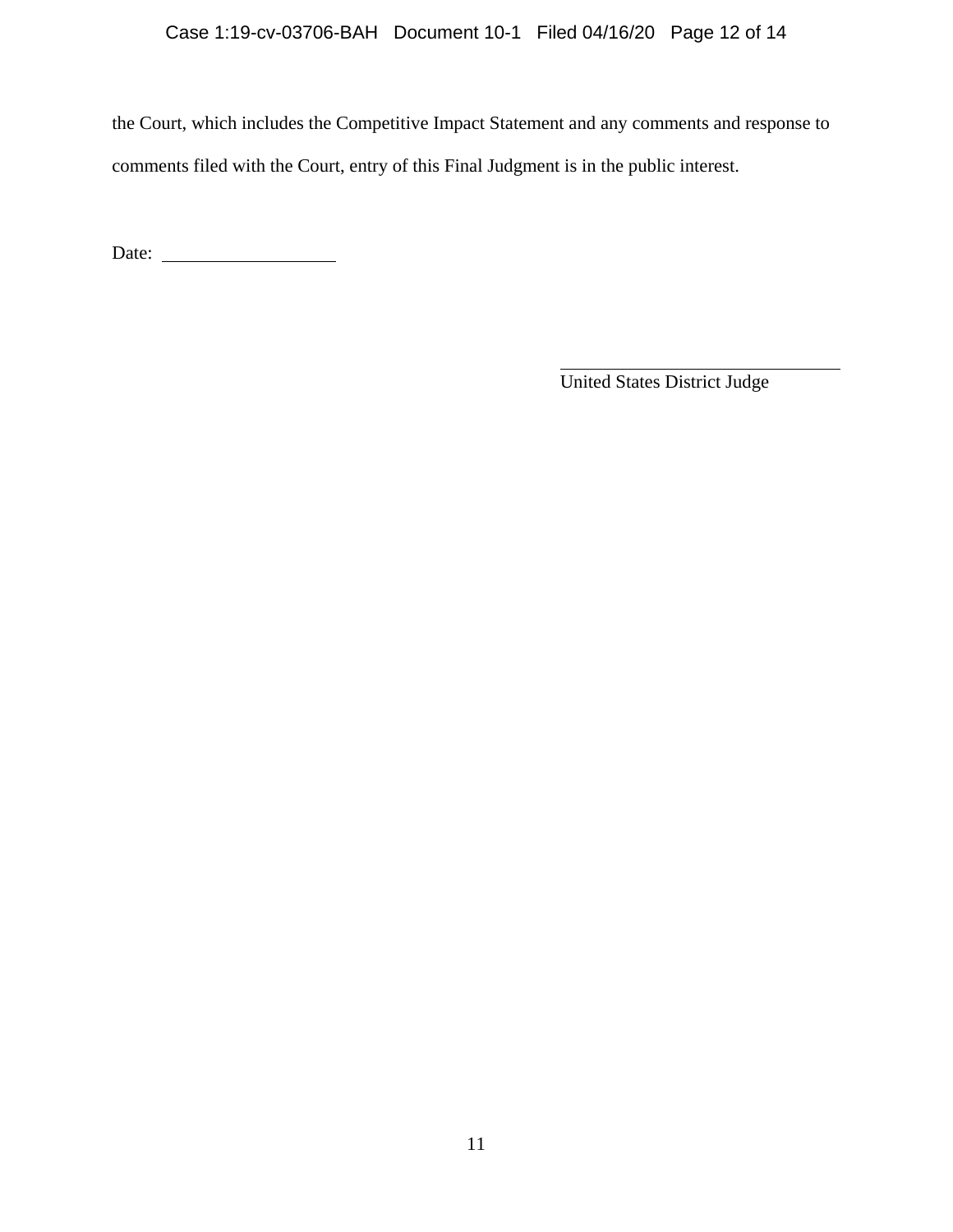# **EXHIBIT 1**

[Company Letterhead]

[Name and Address of Antitrust Compliance Officer]

Re: *Early Decision Incentives Rule, Transfer Student Recruiting Rule, or First-Year Undergraduate Recruiting Rule*

Dear [XX]:

I am providing you this notice regarding a judgment recently entered by a federal judge in Washington, D.C. affecting rulemaking practices. The judgment applies to our association and all of its employees, including you, so it is important that you understand the obligations it imposes on us. [CEO Name] has asked me to let each of you know that [s/he] expects you to take these obligations seriously and abide by them.

The judgment prohibits us from establishing rules that restrict the ability of colleges to recruit early decision applicants, incoming freshmen, and transfer students. There are limited exceptions to this restriction. You must consult me before determining whether a particular recruiting rule is subject to an exception under the judgment.

A copy of the court order is attached. Please read it carefully and familiarize yourself with its terms. The judgment, rather than the above description, is controlling. If you have any questions about the judgment or how it affects your activities, please contact me as soon as possible.

Thank you for your cooperation.

Sincerely, [Defendant's Antitrust Compliance Officer]